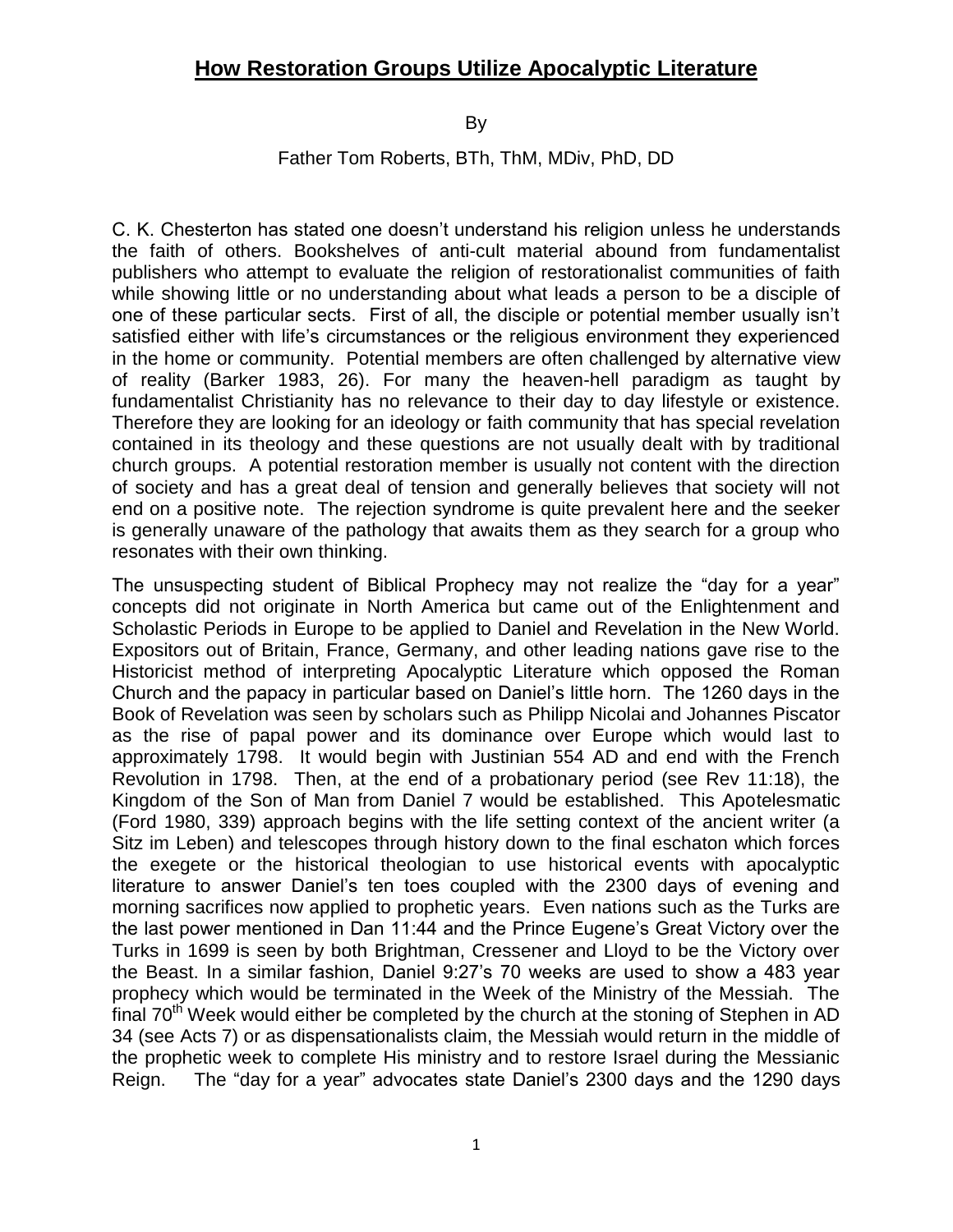coupled with the 1335 days and the time of the two witnesses combine to complete the 1260 years simultaneously. This concept was introduced by Drue Cressener in 1690.

"This schematization of history is developed even more in that section of I Enoch knows as the Apocalypse of Weeks (93.1-10; 91.12-17). There, the history of the world is divided into ten 'weeks' of unequal lengths, each of which is marked by some great event. From the point of view of the writer seven 'weeks' are in the past, and three are still to come. These three represent the messianic age at the close of which the final judgment takes place" (Russell 1964, 226-227).

Other rabbinic times schemes divided the world into twelve parts contained in the Testimony of Abraham 7b where, once again, the twelve parts are separated by great historical events putting the world in a duration of 7000 years (Ibid). So literal years are not as important as the timing of historical events which picture God's complete interval between the events. Rabbinic commentators have often stated that Daniel in his 70 weeks prophecy is using a similar figure of speech when he states "70 weeks shall be determined upon thy people" (Dan 9:24). On the American scene John Darby of the Plymouth Brethren has to answer the problems of the 70 weeks being fulfilled and no messianic kingdom having arrived. Thus began the train of thought which divided the  $69<sup>th</sup>$  from the 70<sup>th</sup> week which the Messiah would complete with the gathering of Israel and the Church to complete their separate roles. The roots of dispensational theology were born.

At America's earliest beginnings the foundations were set for a hotbed of restoration theology to develop. America was the land of promise where a new Zionic society could be developed with a new exodus to take place which would give rebirth and a new application to Old World biblical prophecies. Many of the Founding Fathers believed that Americans were descendants of the Lost Ten Tribes (McKillop 1902, 498). These New World prophecies gave way to mystical writings, divination, seer stones and other prophetic devices which were installed to develop a continuing revelation and to serve as counterpart to ancient times in the modern world. It is commonly assumed among these groups that the early church fell into apostasy just as had Israel. Therefore the Creeds and the Councils and the apostolic succession were not reliable sources in identifying true Christianity because they were all considered to be in a state of apostasy by these restorationalists in the New World.

Simultaneously, Charles Finney and the great Sunday school and theological movements were happening in the mainline denominations. The Princetonians promoted such greats as Charles Hodge. Alexander Campbell and Barton Stone would provide the seed bed for an American ethos within Christian thought which included the rite of baptism being required for church membership and a prophetic warning against the fallen Roman Catholic Church (Boring 1997, 375). Some would advocate soul sleep and no instrumental music to be a part of church worship. This New World approach to the faith would take its shape in Cambellite groups such as Church of Christ and Disciples of Christ and other independent Cambellite movements. In years to come, the Disciples of Christ would move in a modernist direction. The preaching of George Whitfield led the way in the coffee house revivals which affected Great Britain and American Christianity. William Miller, a Baptist preacher, began to follow the train of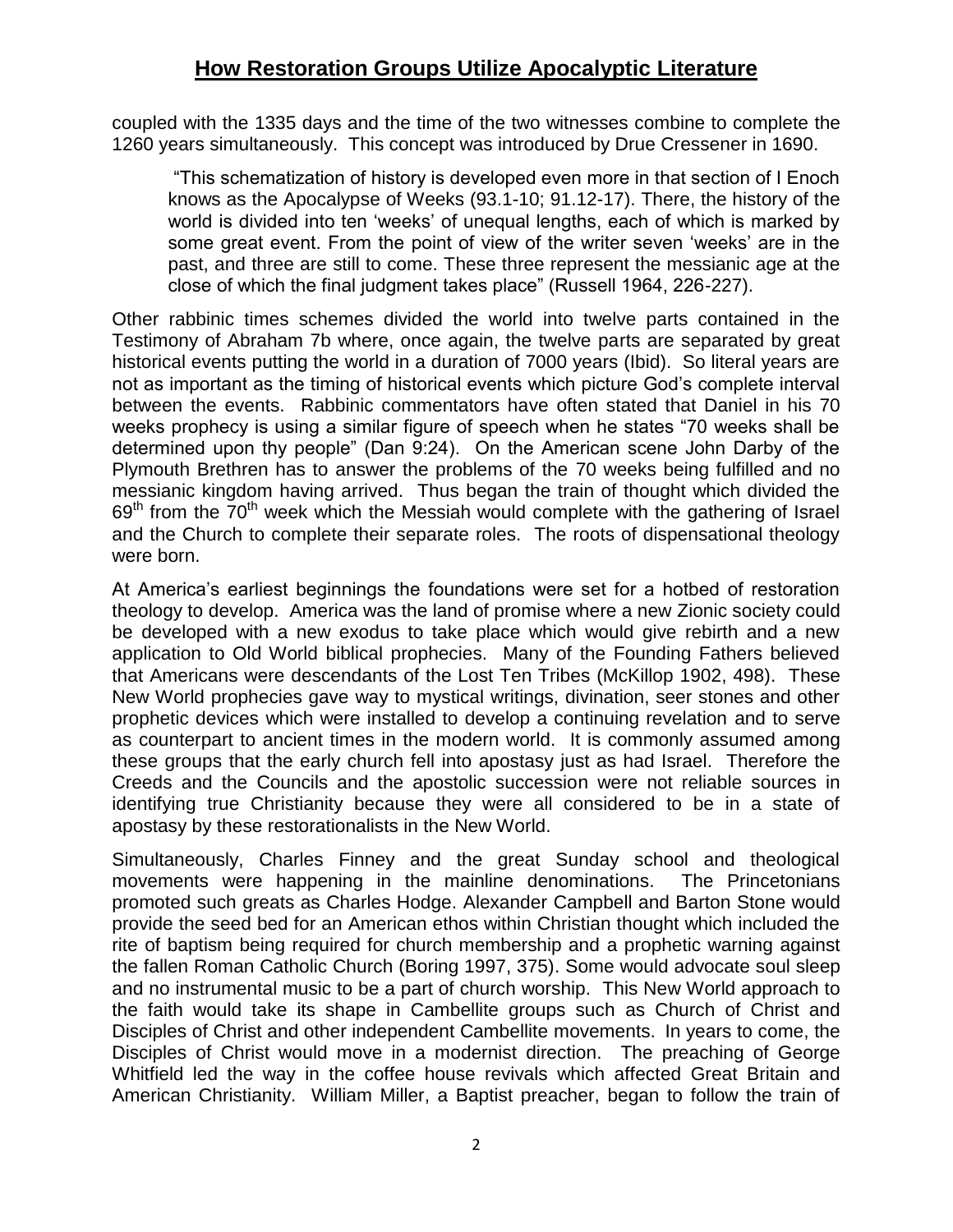thought which began in the Reformation about speculative prophecy with a day for a year pattern through the Holy Day symbology which was from the Sanctuary discussed in Daniel 8:14. The fulfillment of this scripture was originally thought to be the earthly sanctuary. Historian LeRoy Edwin Froom states in his Movement of Destiny that members from over 70 denominations took part in the original movement of William Miller and in 1843, a second exodus of over 100,000 members left mainline churches (Froom 1971, 68-71). The impact of this movement upon North American Christianity cannot be over emphasized. Later, Ellen G. White would reverse this teaching with the Great Disappointment of October 22, 1844 by stating the cleansing of God's sanctuary occurred in Heaven and an earthly fulfillment was not possible because the Savior remained in the Outer Court of the Sanctuary until October 22, 1844 when He was allowed to fulfill the typology of the Holy of Holies. Adventists have advanced the notion that Ellen G. White received by revelation the idea that the Reign of the Messiah would be in Heaven during the thousand years. However this theory was advance in Germany by Matthias Hoe von Hoenegg (1580-1645), Doctor of Theology, Wittenberg, during the Enlightenment Period of biblical studies. Johann Petri advanced the theory with the day for a year concept/2300 days based on Ezekiel 4:6 as early as 1768. It was reintroduced by Samuel Sheffield Snow who began the Seventh Month Movement (Schwarz 1989, 49). Restorationalist denominations other than Seventh Day Adventist adopted the day for a year principle. The Radio Church of God (Worldwide Church of God) founded by Herbert W. Armstrong in 1934 applied this view to the 1260 days of the Book of Revelation, chapter 12. This same principle was also applied by George A Njeim in his commentary entitled Insights into the Book of Revelation – As Illuminated by the Book of Mormon (Njeim 1970). Joseph Smith in the JST changes days to years in Rev 12:5 (Smith 1970, 519) probably to suggest that the stay in the wilderness would be of long duration (Draper 1991, 138). Elbert A. Smith in his book Restoration: A Study in Prophecy ties the "day for a year" principle to be fulfilled in 1830 on April  $6<sup>th</sup>$  when the inauguration of LDS traditions occurred (Smith 1946, 67-69; 189-194).

In modern times the annual festival days have been a constant source of debate. In the 1840's, during the Millerite Period, the Seventh Month Movement appeared. Studies surrounding the Day of Atonement and the controversies about how to interpret Daniel 8:14 which lead to the Great Disappointment of October 22, 1843 and October 22, 1844 lie at the foundations of this movement. Portions grew into the Midnight Cry subcategory but, as we shall see, the Holy Days were adopted by other related Sabbatarian groups. The Millerite Period has been called by some "The Movement of the Great Awakening". But just how large the Seventh Month Movement actually became and the leaders it impacted is a matter of conjecture. Some have estimated that, at its peak, it may have had as many as 300,000 adherents. If this is true, it would not be surprising for other groups to be impacted by its teachings (for more information see the Seventh Day Adventist Encyclopedia, Commentary Reference Series, Vol 10, pp. 1337-1338).

During the same time period, a movement within Mormonism emerged in 1848 lead by James Strang who founded the Hebrew Mormonism Movement. They believed in One God, the annual Holy Days, the weekly Sabbath and the teachings of the Book of Mormon (Thomsen 1971, 24-33). Later, in the 1970's, David L Roberts would lead a break-away group of over 11,000 Sabbatarian and Holy Day followers.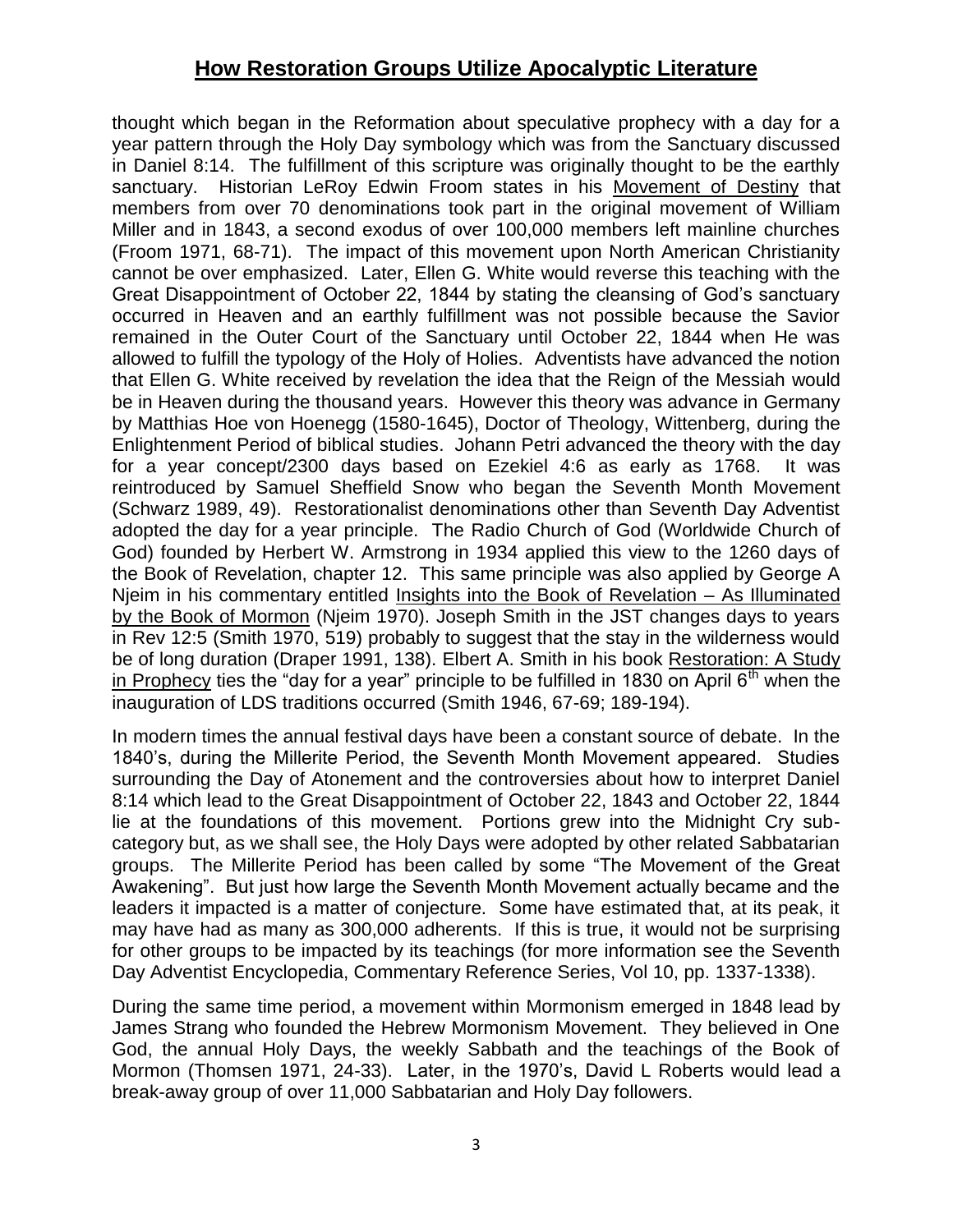In 1858, Gilbert Cramer from the Marion Party, founded eight churches which would ultimately become the Church of God Seventh Day. Out of this ministry arose the Remnant of Israel under the leadership of G. G. Rupert who definitely advocated the meaning of Holy Day observance (Rupert, 1929). Today, some are suggesting that G. G. Rupert was a delegate at the 1888 Seventh Day Adventist Conference which began the change of direction of the SDA Church from its founders with the departure of Wagner and Jones. This conference was very significant because its theme was "Righteousness by Faith" and was needed to free Sabbatarians from legalism. Unfortunately, as the years passed, many of the founding voices of Adventism who once gave support to the Seventh Month Movement were no longer influential. Ellen White even stated that the Adventist camp meetings should replicate the Feast of Tabernacles (see booklet *Ellen White Speaks Out on the Work of the Jewish People*, Sanford Howard). Wagner and Jones argued that the Holy Days were not the subject of the "weak and beggarly elements" described in the writings of Paul but were indeed forms of fallen Judaism mixed with pagan observances. Today, a growing number of scholars such as Troy Martin, Mark Nanas and Paul Torazi support this view. It should be noted, that in 1870, D. T. Niles and other scholars would begin to see the meaning of the Holy Days contained in the Book of Revelation. This would later be enlarged by Frank Holbrook and expanded further by Lewis F. Were in the 1980's. However, in the early 1900's, many Adventist writers such as F. C. Gilbert (The Jewish Problem and Judaism and Christianity) tied Adventist prophecy to the Day of Atonement and other festival days. He intended to establish Jewish missions in the city of New York but the \$1500 in contributions to this work were never forwarded to him from the General Conference of the SDA Church.

From the 1840's until 1917, Methodism in the United States had three major Sabbatarian outgrowths. Teachings from Methodism which were adopted by the founders of these groups were the doctrine of man as soul-ish being, the free agency of man, the eschatological Kingdom of God which will heal creation at the end of time and the doctrine of holiness and sanctification, vegetarianism and emphasis on healing through herbs and natural practices. Gilbert Cramer who founded the Church of God Seventh Day in 1858 had been a Methodist. Ellen G White grew up in the Methodist Church until she was a teenager. Then, in 1917, a former Methodist bishop named Johnson founded with two Adventist leaders the denomination called the House of God. He advocated the Kingdom of God on earth and the keeping of the annual festivals. This history of his ministry reaches back into the 1890's with missions to Africa and today, has approximately 10 million members worldwide.

Non-Adventist writers such as Clarence Larkin were also very influential in bringing the Holy Day concept to Christian readers in the 1930's. Thus Herbert Armstrong would have had many sources from within the Church of God 7th Day tradition such as A. N. Duggar and C.O. Dodd and G. G. Rupert on which to base his Holy Day theology.

By the 1950's, Adventism was undergoing many changes. The church was attempting to be more evangelical in its emphasis on Christ with a grace orientation. L. E. Froom, a fantastic historian, who problematically, downplayed the role of the Seventh Month Movement as well as Ellen White's fallen nature of Christ, met with Walter Martin and Donald Gray Barnhouse. These meetings resulted in the 1957 publication, Questions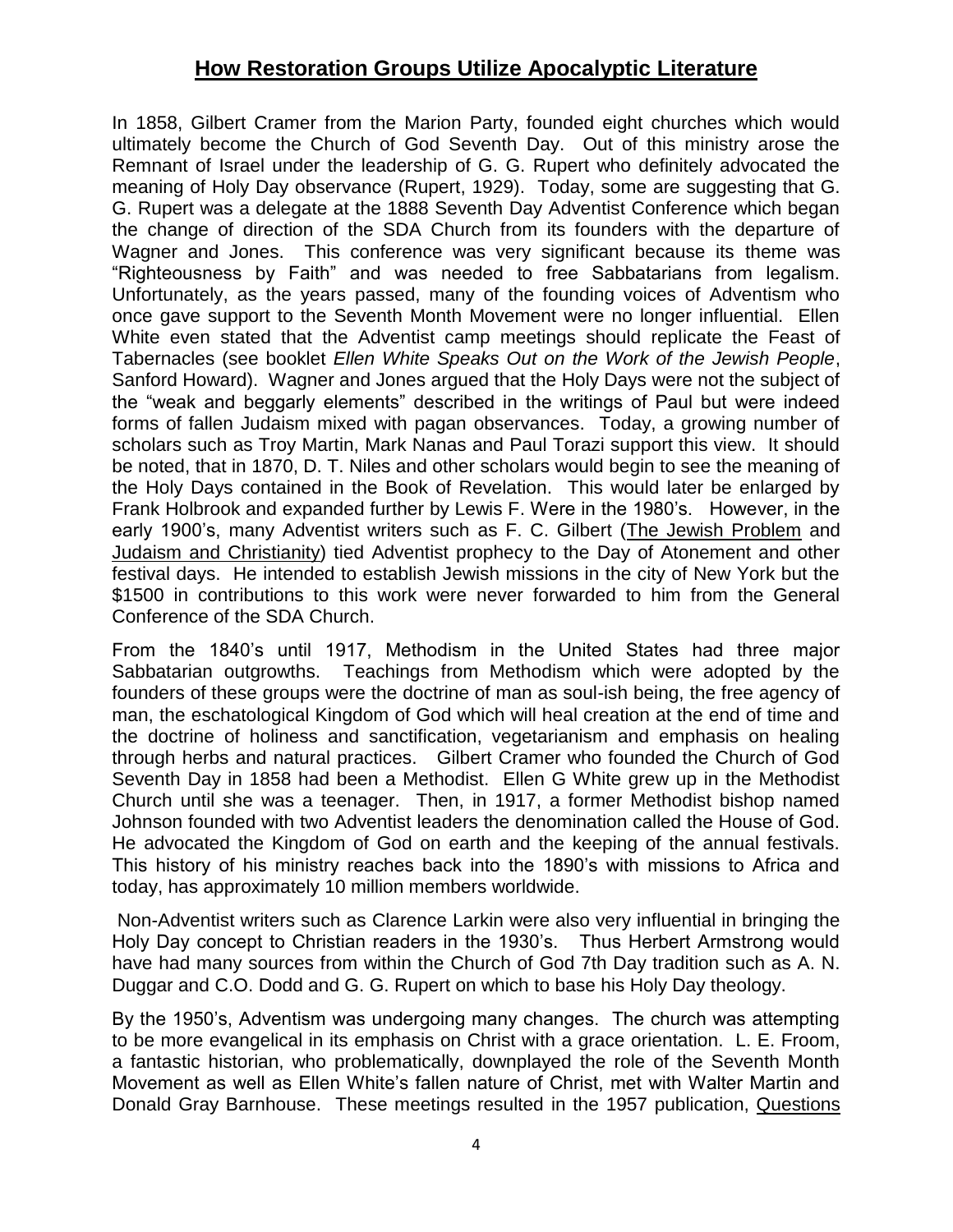on Doctrine. Not all Adventists scholars were pleased with this publication. Even Zondervan, the evangelical publisher, questioned Walter Martin on the lack of follow up in several areas such as Froom's statements about 70 Trinitarian denominations being in the formation of Adventist theology and the non-Trinitarian leanings of Uriah Smith, Wagner and Jones in the beginning of Adventist history (Smith 1944, 215-219). Walter Martin simply touted his credentials as proof of the excellent scholarship for his part of this publication as a defense of its legitimacy (Larson, 1986, 292-300).

As the years progressed, Adventist scholars such M. L. Andreason, Raymond Cottrell, Ken Richards, Desmond Ford, and many others began to question the classical Adventist positions taught about the history of their beginnings and the direction the church was taking. There were those who wanted to go back to the non-Trinitarian, Holy Day, Kingdom of God on earth positions of the church. Others such as Desmond Ford, wanted the church to move in an evangelical direction while some at La Sierra University have tried to place the church on a more progressive path. Once again, the church is beginning to denounce all feast day keepers. Angel Rodriguez, PhD, and others have denounced the entire feast day movement. In spite of this, the ethos of feast day movements are still are behind the thinking of much of Seventh Day Adventist theology. On such example is Leslie Hardinge's Shadows of His Sacrifice. He does an absolutely brilliant job of teaching Christianity the meaning of the Holy Days and the lessons that should impact their thinking about the Messiah.

Today there is a growing but small number of small groups of Adventist and Mormon Holy Day Keepers who are attempting to resurrect the Seventh Month Movement in the Adventist Church. Dr. John Vandenberg is leading the charge with a few scholars and pastors by showing the Seventh Month Movement should never have been buried in Adventist history but modified to exclude its theological errors. It should have retained the spirit of Holy Day keeping in the worship and the life of the church.

The Investigative Judgment teaching of Ellen G. White is in direct opposition to the plain New Testament text contained in the Book of Hebrews where Christ had already passed through the Veil into the Holy of Holies to become our High Priest (Heb 9:1-26). The term *ta hagia* shows Christ has already ascended through the Veil and has provided the Atonement once and for all. Once the Great Disappointment had past, many groups claiming the original teaching of William Miller began to appear. Among them were the Advent Christian Church which was the direct descendant of William Miller's original teachings. Other groups such as the Seventh Day Adventists would accept Trinitarianism and add the Seventh Day, the Investigative Judgment, a health message and other distinctives to the theology and lifestyle mix. Others who would emphasize the millennial reign and sleep of the dead with an Arian or Unitarian view of the Godhead would be the Church of God of Abrahamic Faith movement founded by Benjamin Wilson and the Marionites founded by Gilbert Cranmer which became the Church of God  $7<sup>th</sup>$  Seventh Day whose teachings would inspire Herbert W. Armstrong to begin The World Tomorrow radio broadcast and the "Plain Truth" magazine in 1933. Mr. Armstrong would retain his ministerial credentials from the Church of God  $7<sup>th</sup>$  Day until 1937.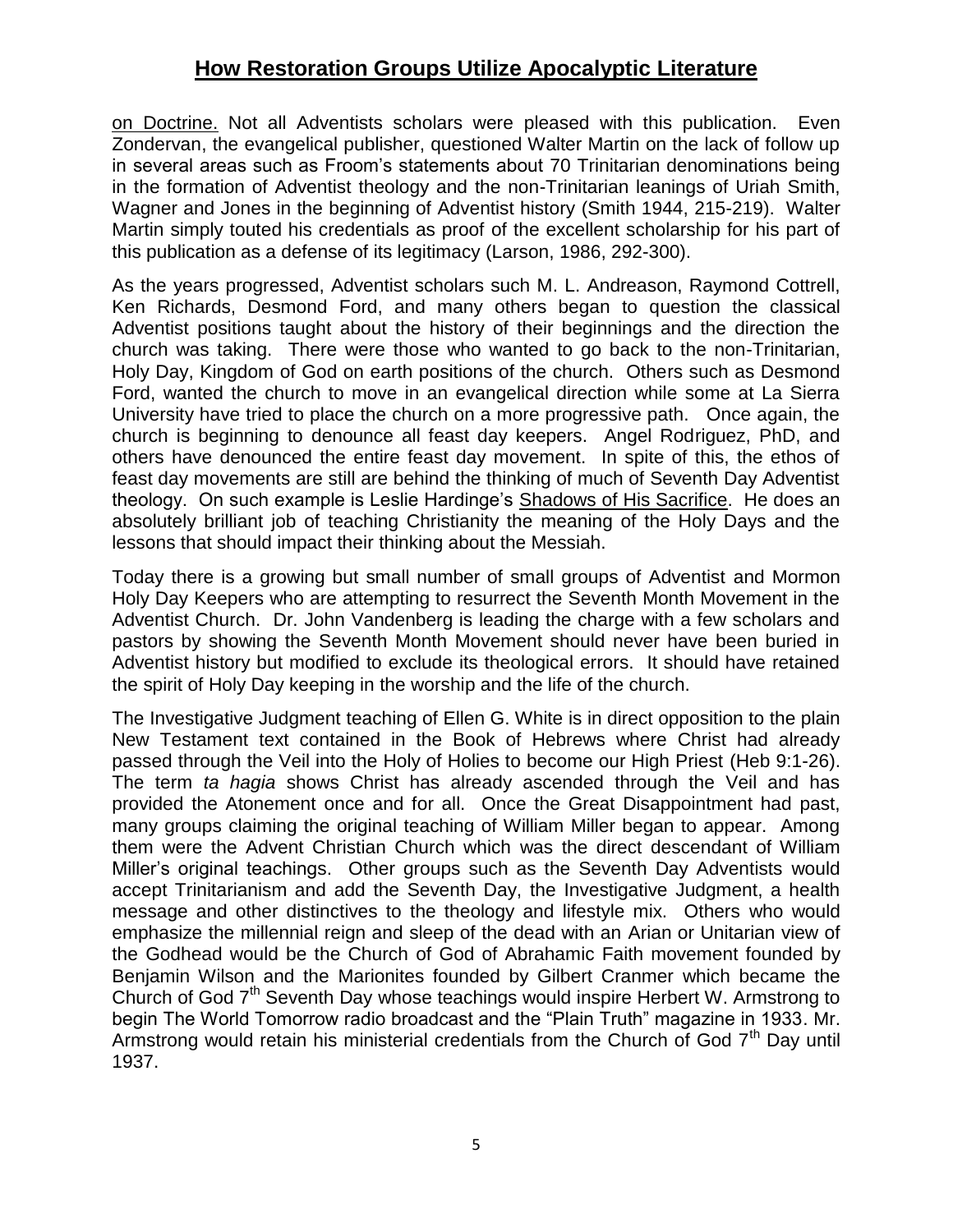By 1870, Charles Taze Russell would teach that Christ would come spiritually to his band of followers in 1914.

"The desolating of Jerusalem, and the land of Judah by the Babylonians in 607 B.C. E. marked the overthrow of the Messianic kingdom of David, and hence this is what marked the beginning of the 'seven times' of the Gentile domination of the world of mankind. Unalterably, then, the 2,520 years of the Gentile Times began then, and, because of beginning there, they ended in early autumn of the year 1941 C. E. " (Watch Tower Bible and Tract Society of Pennsylvania 1973, 261).

However in 1931, the Watchtower Bible and tracts would alter this position and teach that only the "called out ones" would go to Heaven during the millennial reign and only the 144,000 of this group could take communion creating two classes of Jehovah's Witnesses since the membership roles exceeded 144,000 (Gruss 1970, 159)(Watchtower Bible & Tract Society 1968, 86-90). Many of these erroneous prophecies were allegedly taken from a Daniel and Revelation blend. The theological heritage of the Russellites extends even beyond the formation of the North American colonies. During this period, the Unitarian Godhead movement gained a great deal of theological acceptance with such groups as the Christadelphians and the Dawn Bible Association who held Michael Servetus in a great deal of esteem due to his Socinianism view of the Godhead (see my article on the Council of Venice, [www.academic.edu\)](http://www.academic.edu/). This stance is still held by the National Church of Poland to this very day so there is a historical precedent for this doctrine within the Christian church (Hastings, 2000). However, it is entirely possible that John Calvin arranged the murder by burning at the stake of Michael Servetus on October 27, 1553 in defense of Calvin's view of the Christian Trinity. Activities such as this only add fuel to the fire in support of restoration theology and its rejection of the historical Christian Creeds, although, it should be noted not everything within the Creeds of Christendom have been rejected by restorationalsist groups.

Many restorationalist groups are extremely anti-intellectual in their approach to Scripture and History leaving the average member to feel these doctrinal issues which are so important for group identity have seldom if ever been discussed by the church at large (T'Kach 1997, 130-131). History and theological development do not maintain these positions. For example, John Wycliffe, William Tyndale and Nestorius as well as Martin Luther and others taught soul sleep for the status of the dead (Martin 1965, 386). All one has to do is to read the book Heaven, A History and one will understand why many scholars will advocate an earthly paradise for God's Kingdom which will take place at the final consummation of the universe (McDannell 1988, 29).

The groups who have stressed education in their growth and development are the RLDS traditions now the Community of Christ, the LDS Salt Lake City church within the Brigham Young traditions, the Seventh Day Adventists who have been strong in archaeology, creation science and health message, the Church of God of Prophecy movement emphasizing the Wesleyan approach to church history and the Advent Christian Church who has moved from a Unitarian stance to a Trinitarian concept while upholding the sleep of the dead and the Kingdom of God on earth as an end time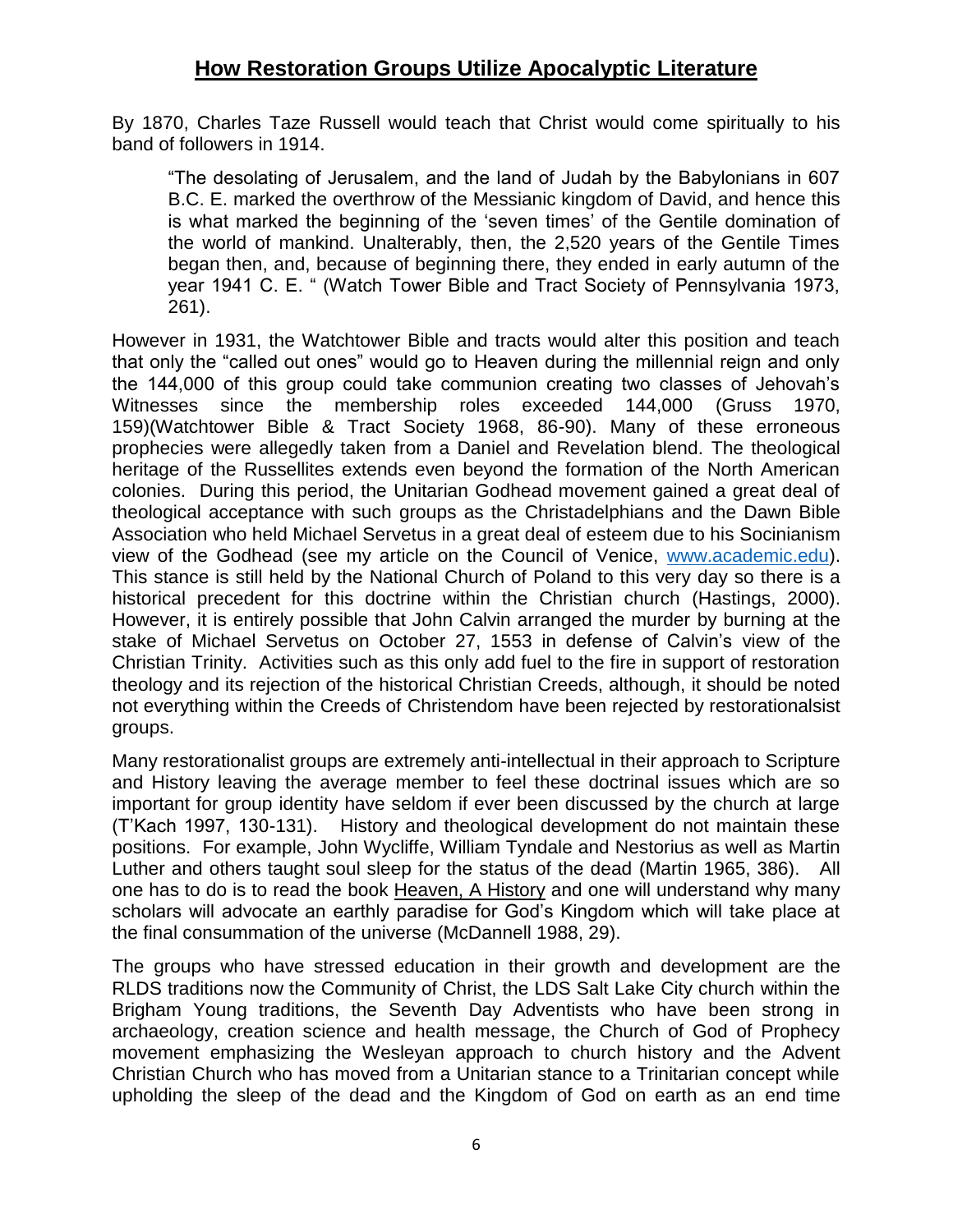scenario. The SDA tradition has given birth to over 58 Christian universities from medical institutions to archaeological PhD program from Andrews University. Atlanta Bible College from the Church of God of Abrahamic Faith has held academic symposiums that look very promising as they find their place in the world of scholarship within the Christian faith. Francis J Beckwith, Carl Mosser and Paul Owen state in their book, The New Mormon Challenge (Beckwith, 2002, 740) that Mormon scholarship has achieved a place in the academy unparalleled by any group commonly classified as a "new religious movement". Education can be a real blessing and aid any sect or denomination in the upwardly mobile professional growth of its members. Simultaneously, education and professional growth produces challenges to the alternative reality in favor of paramount reality. This phenomenon in particular happens as students, leaders and religious scholars are educated to think beyond the confines of their particular religious movement. This causes great tension with the conservative leaders who attempt with all their might to hold fast to the original teachings of their sect while others try to modify, broaden or even reject some of the former positions of the faith community. The tension is always between academic freedom and confessional responsibility. C. Raymond Holmes stated, "In such schools, responsibility for revealed truth marks the limits of academic freedom, and the administration and faculty must take seriously the duty to teach and guard the faith of the church to which the school belongs" (Holmes 1989, 16). Wow! What an admission! No wonder F. F. Bruce has stated "denominational scholarship ain't!" With that lack of objectivity, is it any wonder why our secular counterparts can opposed the findings of our religious academies? A movement locked into their past cannot advance. This is what creates the break between liberal and conservative ideology once denominations get to this threshold in their development.

One great exception to this growth pattern was promoted by Frederick M. Smith, PhD who became President of the RLDS and Dr. Joseph Luff who was one of the great prophetic writers about Israel. Dr. Smith's writings in Comparative Religion were quite prolific (Smith 1918, 115). He promoted the expansion of Graceland College and along with Dr. Luff had a great devotion to unlocking an early patristic understanding of the early Hebrew Church (Ruoff 1979, 33). This was coupled with the unfolding drama of the Kingdom of God coming to this earth. All one has to do is to read the RLDS publications such as "Restoration Studies", a periodical presenting a collection of essays about the history, beliefs and practices of the Community of Christ (RLDS) to understand the marvelous transition their professional teachers and scholars have given this church movement. The Community of Christ has shown remarkable courage in its transition from a restoration theological mindset to a progressive mainline ethos. This migration is given its community the freedom to truly grow and experience Christianity in broader terms than were previously maintained.

The Church of God has produced a few scholars over the decades but with the demise of the Worldwide Church of God the mid 1990's, the academic tradition was never fully developed. The Jehovah Witnesses have started some vocational training but completely avoid making contributions to the world of academics even though they developed the New World Translation Bible which was not well received by textual critics or Bible translators. This New World Translation from 1950 claims to be a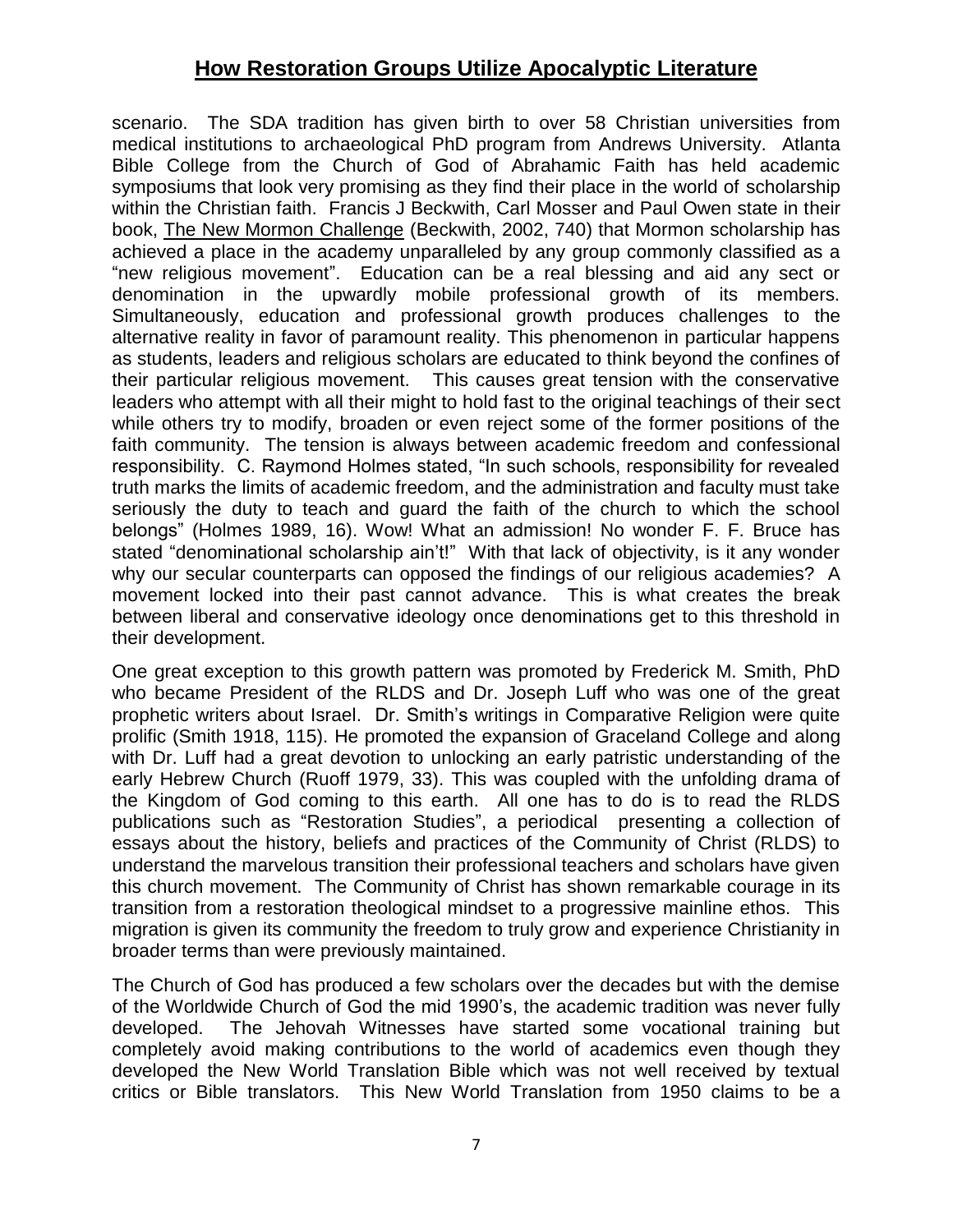translation which followed Wescott and Hort's text but there were not capable translators on the project (Standish 1993, 175). As communities of faith develop and become professionally educated, some of their theological founding concepts are softened or eliminated as they seek wider acceptance in society at large. This general trend tends to occur after the centennial anniversary of the organization. Some groups who seek to avoid societal integration will revert back to their interpretation of the teachings of the founder with even more exclusion than the main body has continued to maintain. For example, study Hope International and the Reformed SDA church's relationship to the modern Seventh Day Adventist Church or the FLDS and its relationship and beliefs about the Utah LDS church. The same phenomenon exists with the ex-Worldwide Church of God movements. Joe T'kach called for his faith community to grow in the Gospel of Christ but still used the same dictatorial practices and polity to force the movement into traditional Christian thought. These examples show that the offshoots actually believe that the main body has apostatized from the original calling of their sect. So, some of the groups are truly a restoration of a restored theology of their own making.

The Layman's Home Missionary movement from Chester Springs, PA have made noticeable improvements in Jehovah's Witness Theology through books such as At-One-Ment Between God and Man – A Helping Hand for Bible Students and Christ Spirit Covenants – A Helping Hand for Bible Students.

Throughout church history, writes Raymond Brown, there have always been muffled voices who have attempted to correct the general Christian thrust in its Gentile trajectory. That could be the metanoia that prepare the church of the Kingdom (Brown 1984, 150). It is time these voices were heeded as Hans Kung illustrates in his statement that Jehovah Witness and Seventh Day Adventists have stayed closer to the true teachings of Daniel and see it as the heart of theological interpretation (Kung 1984, 90). Even other scholars such as Clark Pinnock and Edward Fudge are challenging the eternal duration of Hellfire. All this theological change suggests there can and should be more integration of restoration theology into the general Christian church to create spiritual and theological wholeness in a spirit of objectivity. Nominal Christianity is going to have to deal with its traditional teachings which were influenced by the Bible, tradition, the Creeds, liturgical worship and western neo-Platonic thought while the restorationalists are going to have to separate themselves from cultic theological assumptions and exclusionary beliefs and promote their members to move forward in their Gospel understanding. The Eastern Christian churches such as the Coptics, Oriental Orthodox Church, the Eastern Orthodox churches, the Assyrians Church of the East, the Nestorians in India, the Syrian Orthodox Church and the Celtic Christian church in the British Isles and elsewhere have existed almost entirely unnoticed by Western Christianity even though they offer keys from our historical and liturgical past which link Christianity to its Hebrew foundation. The Christian church at large would be well served to study the Eastern and Celtic traditions.

Modern Apocalyptic studies considered the term "revelation" to be misunderstood by many. The original term *apocalyptos* meant "to lift the veil at the end of a wedding procession". Former expositors did not always consider the gap there was between Daniel and Revelation. The Bell and the Dragon, the Sibylline Oracles, the Slavonic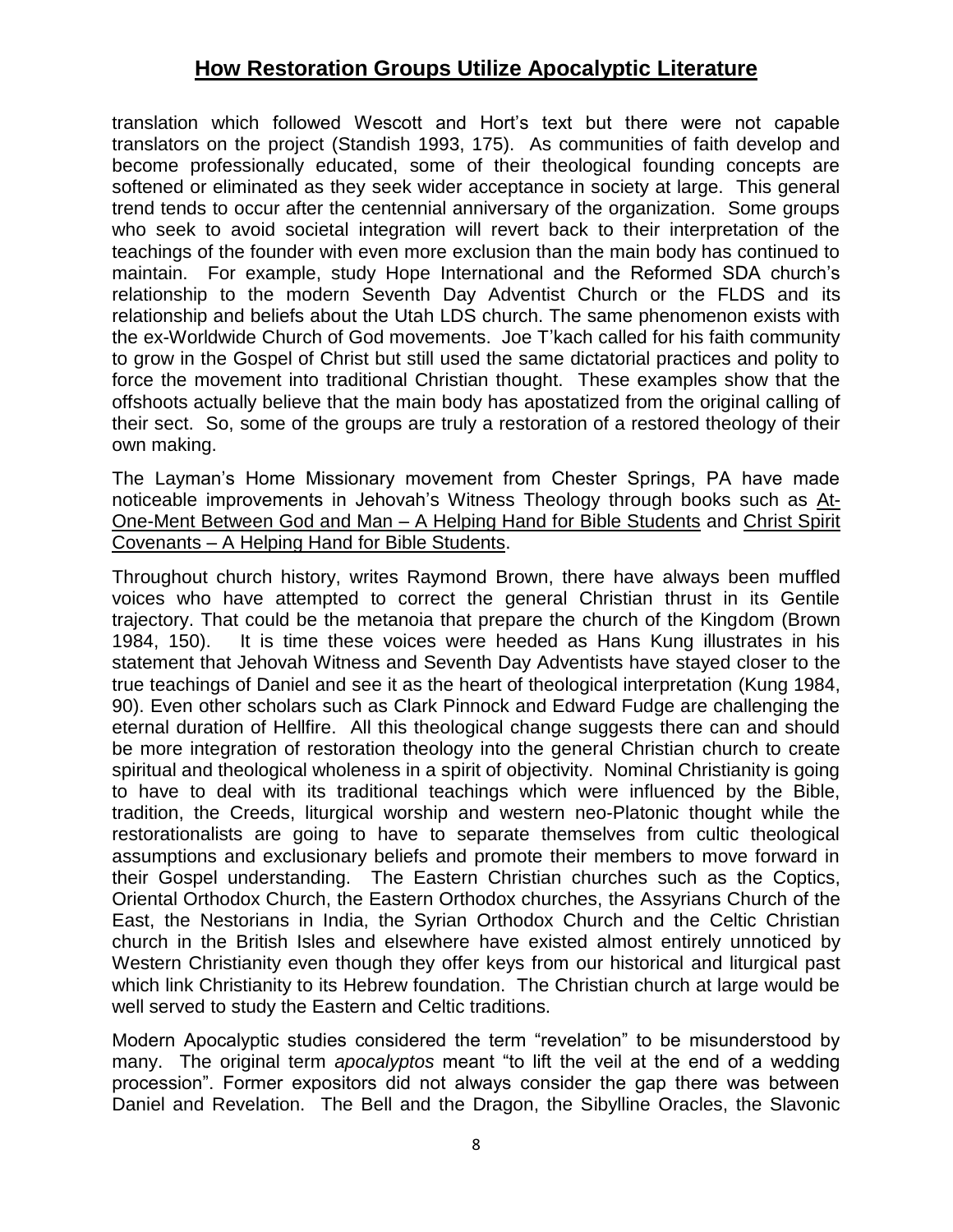Book of Enoch's account of the Celestial City, and the Dead Sea Scrolls as well as Matthew's and Luke's account of the Olivet Discourse, echoes of Isaiah 47 which were fulfilled in Revelation 17 with the Fall of Babylon were never considered by medieval expositors.

"The second vision, the vision of wisdom which Enoch saw . . . And I saw the dwellings of the holy ones and the places where the righteous reset. And they made request and interceded and prayed for the children of men. And righteousness flowed like water before them, and mercy like dew on the ground." (Eaton 199,172)

These prophetic trains of apocalyptic tradition expressed itself in prophetic oracles, covenant lawsuits, kingship decrees, prayers, judgments, enthronement psalms. The day for a year of Isaiah 4:6 belongs in Isaiah's own timeframe where he looked to a time in the post exilic era where the Reign of God would unite Israel and Judah and a new temple in Isaiah 44 which would symbolize a time when Yahweh would heal and give his truth to all nations.

In every religious tradition, there is a tendency to worship the teachings and practices we create even though all have positive and negative aspects in their theology and religious structures. This tendency can give way to cultic conversions rather than creating a holistic scriptural understanding about how God truly deals with human affairs. Biblical justice demands that God's people begin to operate from a spiritual reservoir which will promote growth in the Gospel from a healthy religious experience. Church dogmas are like portals into specific lines of thinking. To truly progress, one has to journey beyond all the portals accepting what is good rejecting the human limitations and to move Godward in an eternal pursuit of the Holy One.

#### Bibliography

Averill, Lloyd J. Religious Right, Religious Wrong – A Critique of the Fundamentalist Phenomenon, The Pilgrim Press, New York, 1989.

Bacchiocchi, Samuele, The Advent Hope for Human Hopelessness, Biblical Perspectives, Berrien Springs, Michigan, 1986.

Barker, Eileen, ed.,Of Gods and Men – New Religious Movements in the West, Mercer University Press, Macon, Georgia, 1983.

Beckwith, Francis, J, Mosser, Carl and Owen, Paul, general eds., The New Mormon Challenge – Responding to the Latest Defenses of a Fast-Growing Movement, Zondervan, Grand Rapids, Michigan, 2002.

Boring, M. Eugene, Disciples and the Bible – A History of Disciples Biblical Interpretation in North America – Where We've Been . . . Where We Are . . . Where Do We Go From Here?, Chalice Press, St. Louis, Missouri, 1997.

Bray, Gerald, Creeds, Councils and Christ – Did the Early Christians Misrepresent Jesus?, Christian Focus Publications, Ross-shire, Great Britain, 1984.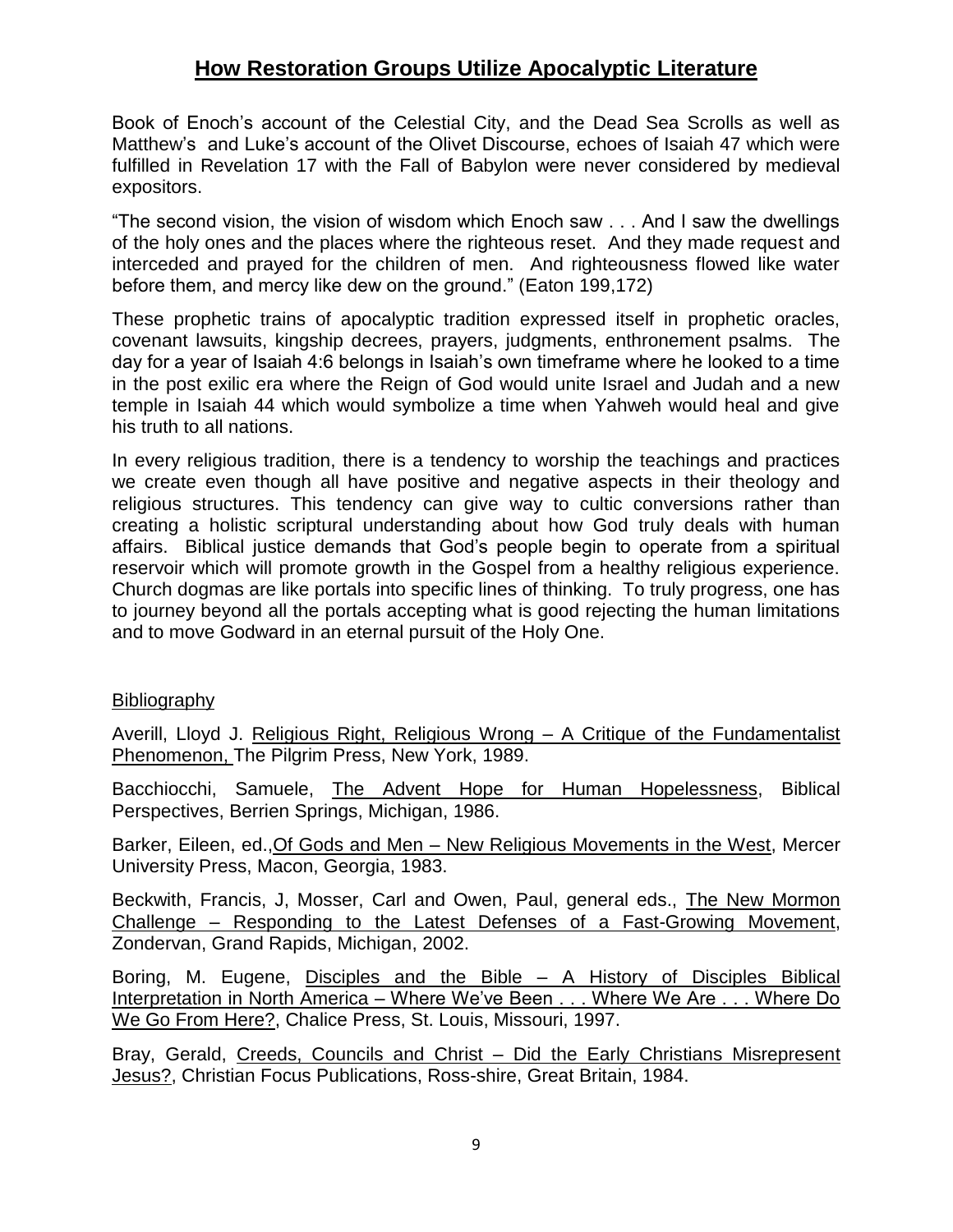Brown, Raymond E. S.S., The Churches the Apostles Left Behind, Paulist Press, New York, 1984.

Coulter, Robert, The Story of the Church of God (Seventh Day), Bible Advocate Press, Denver, Colorado, 1983.

Draper, Richard D., Opening the Seven Seals – The Visions of John the Revelator, Deseret Book Company, Salt Lake City, Utah, 1991.

Eaton, John, Mysterious Messengers – A Course on Hebrew Prophecy from Amos Onwards, William B. Eerdmans Publishing Company. Grand Rapids, Michigan, Cambridge, UK, 1997.

Feazell, J. Michael, Finding Peace in Christ, Worldwide Church of God, Pasadena, California, 2000.

Ford, Desmond, Daniel 8:14 The Day of Atonement and the Investigative Judgment, Euangelion Press, Casselberrry, Florida, 1980.

Ford, Harold W., A History of the Restoration Plea, College Press, Joplin, Missouri, 1952.

Froom, LeRoy Edwin, Movement of Destiny, Review and Herald Publishing Association, Washington, D. C., 1971.

Gilbert, F. C., The Jewish Problem, Review and Herald Publishing Association, Takoma Park, Washington, DC, 1940.

Gilbert, F. C., Judaism and Christianity, Review and Herald Publishing Association, Takoma Park, Washington, DC, 1942.

Gruss, Edmond Charles, Apostles of Denial – An Examination and Expose of the History, Doctrine and Claims of the Jehovah's Witnesses, Presbyterian and Reformed Publishing Co., Phillipsburg, New Jersey, 1970.

Hardinge, Leslie, Shadows of His Sacrifice –Understanding Jesus Through the Types and Symbols of the Sanctuary, Teach Services, Inc., Oglethorpe, Georgia, 1996

Hastings, Adrian, Mason, Alistair and Pyper, Hugh, eds., The Oxford Companion to Christian Thought – Intellectual, Spiritual, and Moral Horizons of Christianity, Oxford University Press Inc., New York, 2000.

Hopkins, Richard R., Biblical Mormonism – Responding to Evangelical Criticism of LDS Theology, Horizon Publishers and Distributors, Incorporated, Bountiful, Utah, 1994.

Howard, Sanford, Ellen White Speaks Out on the Work of the Jewish People, Sabbath House Inc, Thorsby, Alabama, nd.

Killop, Rev. P. S., Britain and America - The Lost Israelites - The Ten Tribes Identified in the Anglo-Celtic Race, St. Albans, Vermont, 1902.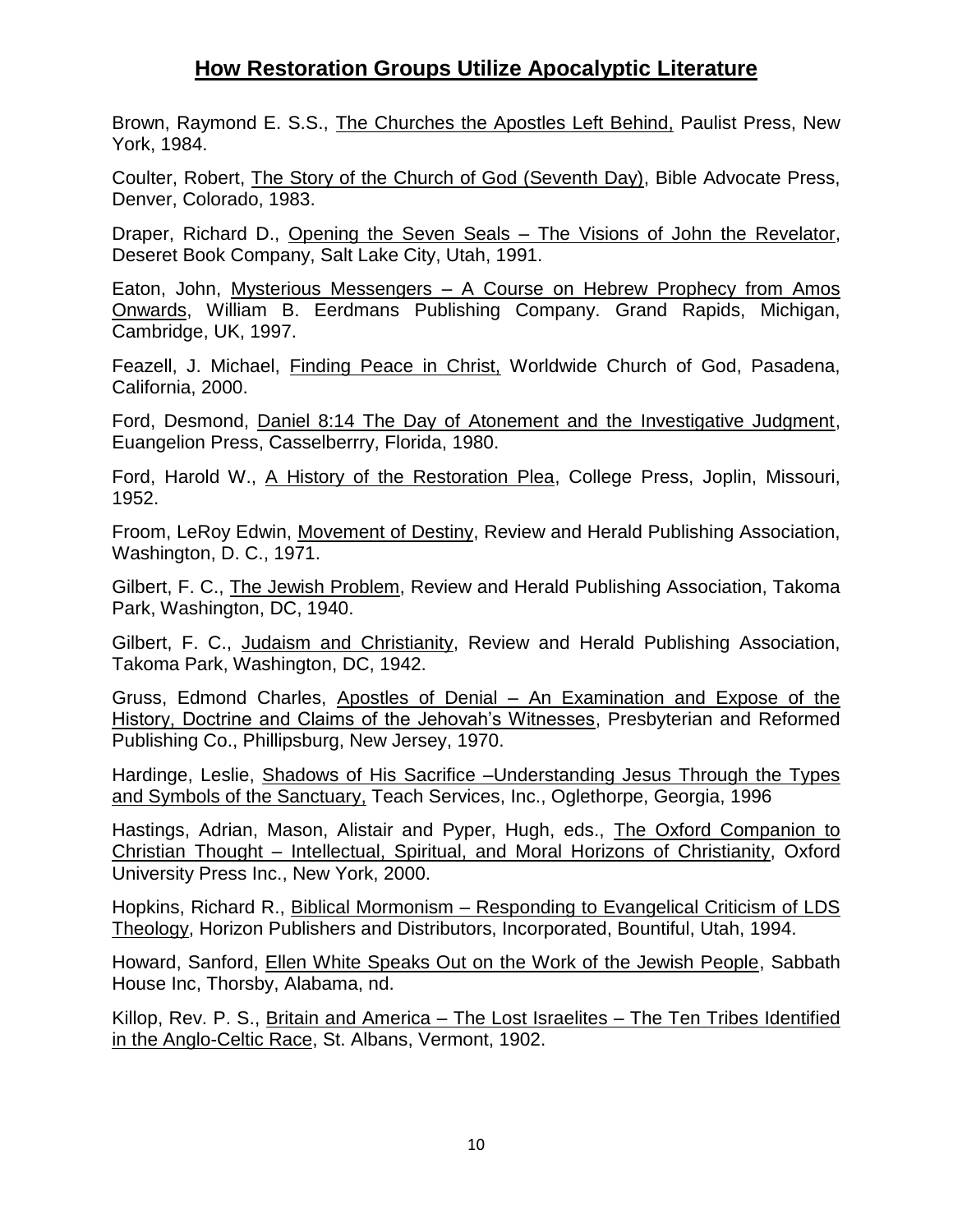Kramer, Helmut H., The Seventh-Day Adventist Reform Movement (German Reform), Biblical Research Institute, General Conference of Seventh-day Adventists, Silver Spring, Maryland, 1988.

Kung, Hans, Translated by Edward Quinn, Eternal Life? – Life After Death as a Medical, Philosophical, and Theological Problem, Doubleday & Company, Inc., Garden City, New York, 1984.

Larkin, Clarence, Dispensational Truth or God's Plan and Purpose in the Ages, selfpublished, Glenside, Pennsylvania, revised, 1920.

Larson, Ralph, The Word Was Made Flesh – One Hundred Years of Seventh-day Adventist Christology 1852-1952, Teach Services, Inc., Brushton, New York, 1986.

Luff, Joseph, The Old Jerusalem Gospel – Twenty-Nine Sermons Representative of the Faith of the Reorganized Church of Jesus Christ of Latter Day Saints, 1903, reprinted Herald Publishing House, Independence, Missouri, 1968.

Martin, Walter R., The Kingdom of the Cults, Bethany Fellowship, Inc., Publishers, Minneapolis, Minnesota, 1965.

McDannell, Colleen & Lang, Bernhard, Heaven – A History, Yale University Press, New Haven and London, 1988.

McKillop, Rev P. S., Britain and America – The Lost Israelites or The Ten Tribes Identified in the Anglo-Celtic Race, St. Albans, Vermont., 1902.

Moberg, David O., The Church as a Social Institution – The Sociology of American Religion, Baker Book House, Grand Rapids, Michigan, 1962.

Njeim, George A., Insights into the Book of Revelation – As Illuminated by the Book of Mormon, George A. Njeim, self-published, Lawrence, Kansas, 1970.

Pelikan, Jaroslav, ed, The World Treasure of Modern Religious Thought, Little, Brown and Company, Boston, Massachusetts, 1990.

Ruoff, Norman S. compiled by, The Writings of President Frederick M. Smith, Herald Publishing House, Independence, Missouri, 1979.

Rupert, G. G., "Remnant of Israel", Vol 10, No. 11, Briton, Oklahoma, September, 1929

Russell, D. S., The Method & Message of Jewish Apocalyptic 200 BC – AD 100, The Westminster Press, Philadelphia, Pennsylvania, 1964.

Schwarz, R. W., Light Bearers to the Remnant, Pacific Press Publishing Association, Boise, Idaho, 1979.

Representative Group of Seventh-day Adventist Leaders, Bible Teachers and Editors, Seventh-day Adventists Answer Questions on Doctrine – An Explanation of Certain Major Aspects of Seventh-day Adventist Belief, Review and Herald Publishing Association, Washington, D.C., 1957.